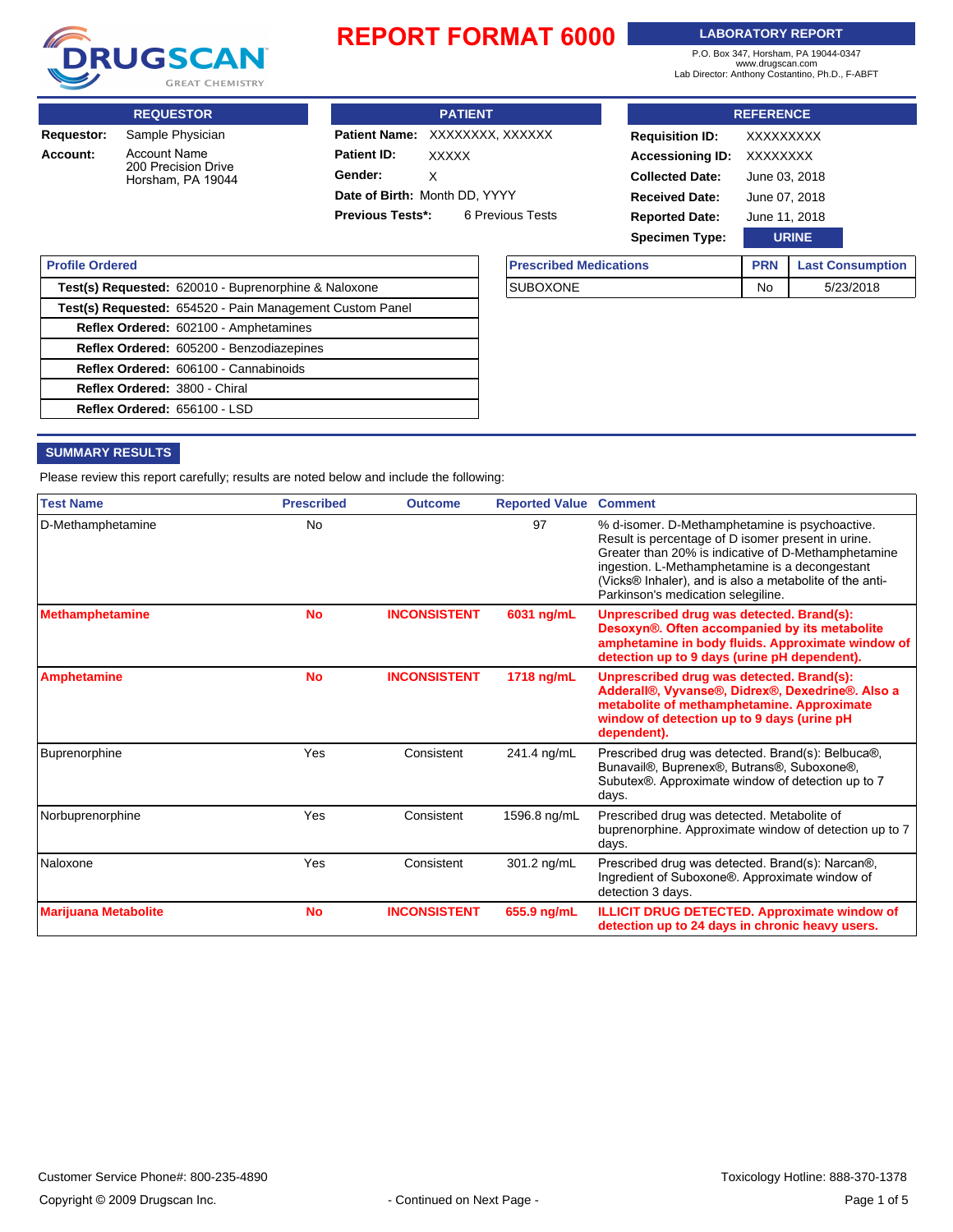

**LABORATORY REPORT**

Patient Name: XXXXXXXX, XXXXXX

Accessioning ID: XXXXXXXX Report Date: 6/11/2018

|                                      | 1/31/2018                                     | 3/6/2018                                      | 4/20/2018                                     | 5/15/2018                                             | 6/3/2018                                               |
|--------------------------------------|-----------------------------------------------|-----------------------------------------------|-----------------------------------------------|-------------------------------------------------------|--------------------------------------------------------|
|                                      | <b>XXXXXXXX</b>                               | <b>XXXXXXXX</b>                               | <b>XXXXXXXX</b>                               | <b>XXXXXXXX</b>                                       | <b>XXXXXXXX</b>                                        |
| <b>Specimen Type</b><br><b>Urine</b> |                                               | <b>Urine</b>                                  | <b>Urine</b>                                  | <b>Urine</b>                                          | <b>Urine</b>                                           |
| <b>Specimen Validity</b>             | Normal                                        | Normal                                        | Normal                                        | Normal                                                | Normal                                                 |
| <b>Unprescribed Drug Found</b>       | Gabapentin<br>Marijuana Metabolite            | Marijuana Metabolite                          | Marijuana Metabolite<br>Sertraline            | Marijuana Metabolite<br>Methylphenidate<br>Metabolite | Amphetamine<br>Marijuana Metabolite<br>Methamphetamine |
| <b>Prescribed Not Found</b>          | None                                          | None                                          | None                                          | Naloxone                                              | None                                                   |
| <b>Prescribed Not Found PRN</b>      | None                                          | None                                          | None                                          | None                                                  | None                                                   |
| <b>Prescribed/Consistent</b>         | Buprenorphine<br>Naloxone<br>Norbuprenorphine | Buprenorphine<br>Naloxone<br>Norbuprenorphine | Buprenorphine<br>Naloxone<br>Norbuprenorphine | Buprenorphine<br>Norbuprenorphine                     | Buprenorphine<br>Naloxone<br>Norbuprenorphine          |

Detailed Results on following page(s)...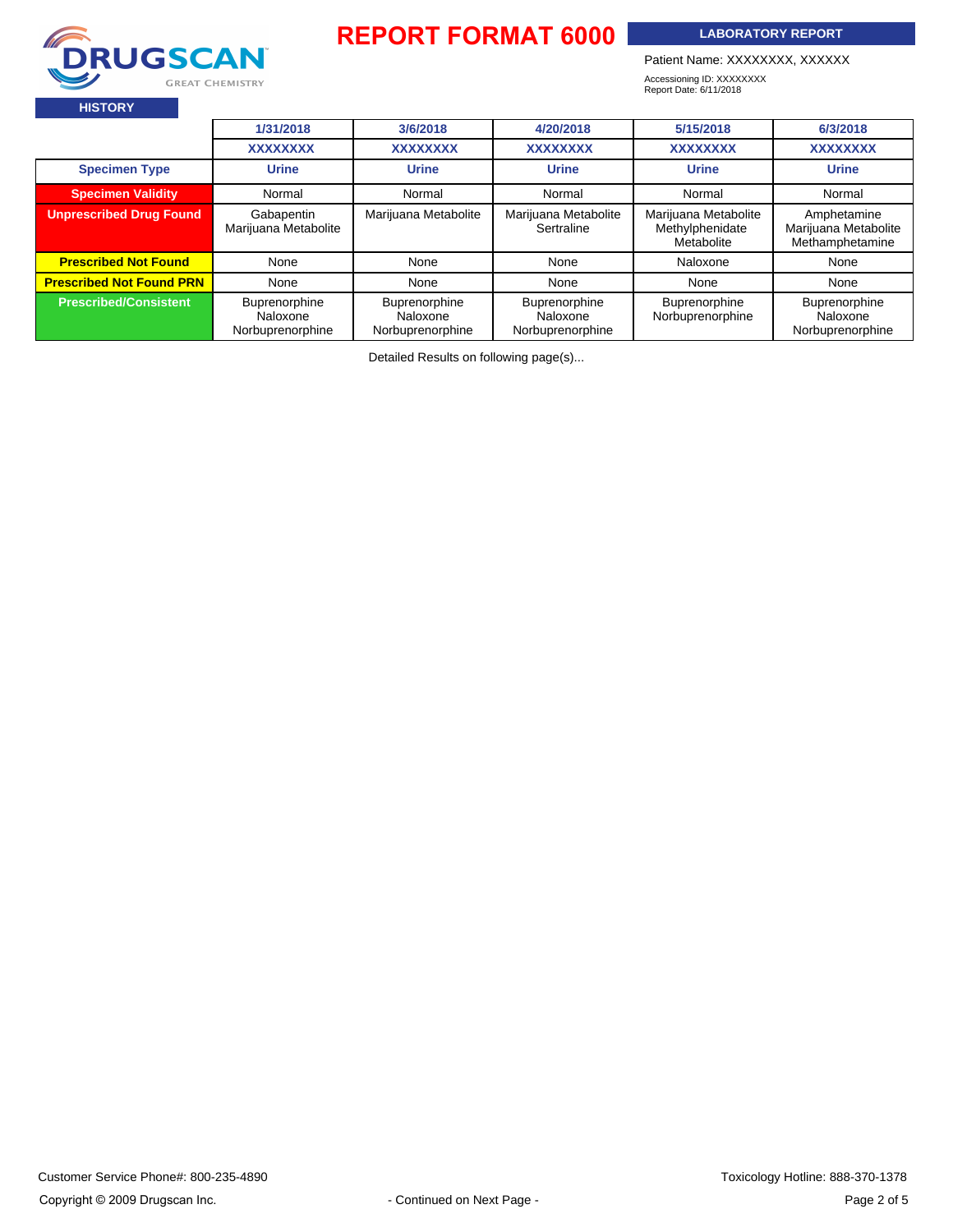

**LABORATORY REPORT**

Patient Name: XXXXXXXX, XXXXXX

Accessioning ID: XXXXXXXX Report Date: 6/11/2018

| *Units for Cut Off and Value are in ng/mL<br><b>TESTS PERFORMED</b> |                    |        |                      |                                                                      |                                        |
|---------------------------------------------------------------------|--------------------|--------|----------------------|----------------------------------------------------------------------|----------------------------------------|
|                                                                     |                    |        |                      | *Units for Ethanol (Alcohol) Cut Off and Value are reported as mg/dL |                                        |
| <b>Test Name</b>                                                    | <b>Test Result</b> | Value* | Cut Off <sup>*</sup> | <b>Determination</b>                                                 | <b>Note</b>                            |
| <b>Alkaloid</b>                                                     |                    |        |                      |                                                                      |                                        |
| Mitragynine (Kratom) [3]                                            | Negative           |        | 5                    |                                                                      |                                        |
| <b>Amphetamines</b>                                                 |                    |        |                      |                                                                      |                                        |
| Amphetamine [1][3]                                                  | <b>Positive</b>    | 1718   | 300/100              | <b>INCONSISTENT</b>                                                  | Unprescribed drug was detected.        |
| D-Methamphetamine [1][3][2]                                         |                    | 97     |                      |                                                                      | % d-isomer.                            |
| Ecstasy Analogs [1]                                                 | Negative           |        | 300                  |                                                                      |                                        |
| Methamphetamine [1][3]                                              | <b>Positive</b>    | 6031   | 300/100              | <b>INCONSISTENT</b>                                                  | <b>Unprescribed drug was detected.</b> |
| <b>Antihistamines</b>                                               |                    |        |                      |                                                                      |                                        |
| Diphenhydramine [3]                                                 | Negative           |        | 20                   |                                                                      |                                        |
| <b>Barbiturates [1]</b>                                             | Negative           |        | 200                  |                                                                      |                                        |
| <b>Benzodiazepines</b>                                              |                    |        |                      |                                                                      |                                        |
| Alprazolam Metabolite [1][3]                                        | Negative           |        | 50                   |                                                                      |                                        |
| Clonazepam Metabolite [1][3]                                        | Negative           |        | 50                   |                                                                      |                                        |
| Estazolam [1][3]                                                    | Negative           |        | 50                   |                                                                      |                                        |
| Flunitrazepam Metabolite [1][3]                                     | Negative           |        | 50                   |                                                                      |                                        |
| Flurazepam Metabolite [1][3]                                        | Negative           |        | 50                   |                                                                      |                                        |
| Lorazepam [1][3]                                                    | Negative           |        | 50                   |                                                                      |                                        |
| Midazolam Metabolite [1][3]                                         | Negative           |        | 50                   |                                                                      |                                        |
| Nitrazepam Metabolite [1][3]                                        | Negative           |        | 50                   |                                                                      |                                        |
| Nordiazepam [1][3]                                                  | Negative           |        | 50                   |                                                                      |                                        |
| Oxazepam [1][3]                                                     | Negative           |        | 50                   |                                                                      |                                        |
| Temazepam [1][3]                                                    | Negative           |        | 50                   |                                                                      |                                        |
| Triazolam Metabolite [1][3]                                         | Negative           |        | 50                   |                                                                      |                                        |
| <b>Buprenorphine/Naloxone</b>                                       |                    |        |                      |                                                                      |                                        |
| <b>Buprenorphine [1][3]</b>                                         | <b>Positive</b>    | 241.4  | 5 <sup>5</sup>       | <b>Consistent</b>                                                    | Prescribed drug was detected.          |
| <b>Naloxone [3]</b>                                                 | <b>Positive</b>    | 301.2  | 5                    | <b>Consistent</b>                                                    | Prescribed drug was detected.          |
| <b>Norbuprenorphine [1][3]</b>                                      | <b>Positive</b>    | 1596.8 | 5 <sup>5</sup>       | <b>Consistent</b>                                                    | Prescribed drug was detected.          |
| <b>Cannabinoids</b>                                                 |                    |        |                      |                                                                      |                                        |
| <b>Marijuana Metabolite [1][3]</b>                                  | <b>Positive</b>    | 655.9  | 20/10                | <b>INCONSISTENT</b>                                                  | <b>ILLICIT DRUG DETECTED.</b>          |
| <b>Cannabinoids - Synthetic</b>                                     |                    |        |                      |                                                                      |                                        |
| AM2201 N-4-hydroxypentyl [3]                                        | Negative           |        | 0.5                  |                                                                      |                                        |
| JWH 018 hydroxyindol [3]                                            | Negative           |        | 0.5                  |                                                                      |                                        |
| JWH 018 hydroxypentyl [3]                                           | Negative           |        | 0.5                  |                                                                      |                                        |
| JWH 018 pentanoic acid [3]                                          | Negative           |        | 0.5                  |                                                                      |                                        |
| JWH 019-N-6-hydroxyhexyl [3]                                        | Negative           |        | 0.5                  |                                                                      |                                        |
| JWH 073 butanoic acid [3]                                           | Negative           |        | 0.5                  |                                                                      |                                        |
| JWH 073 hydroxybutyl [3]                                            | Negative           |        | 0.5                  |                                                                      |                                        |
| JWH 073 hydroxyindol [3]                                            | Negative           |        | 0.5                  |                                                                      |                                        |
| JWH 081-N-5-hydroxypentyl [3]                                       | Negative           |        | 0.5                  |                                                                      |                                        |
| JWH 122 pentanoic acid [3]                                          | Negative           |        | 0.5                  |                                                                      |                                        |
| JWH 210-N-5-carboxypentyl [3]                                       | Negative           |        | 0.5                  |                                                                      |                                        |
| JWH 250-N-5-carboxypentyl [3]                                       | Negative           |        | 0.5                  |                                                                      |                                        |
| RCS4 N-5-carboxypentyl [3]                                          | Negative           |        | 0.5                  |                                                                      |                                        |
| UR144 pentanoic acid [3]                                            | Negative           |        | 0.5                  |                                                                      |                                        |
| XLR11 hydroxypentyl [3]                                             | Negative           |        | 0.5                  |                                                                      |                                        |
| <b>Cocaine Metabolites [1]</b>                                      | Negative           |        | 300                  |                                                                      |                                        |
| <b>ETG/ETS [1]</b>                                                  | Negative           |        | 100                  |                                                                      |                                        |
| <b>Ethanol (Alcohol)</b> [1]                                        | Negative           |        | $20\,$               |                                                                      |                                        |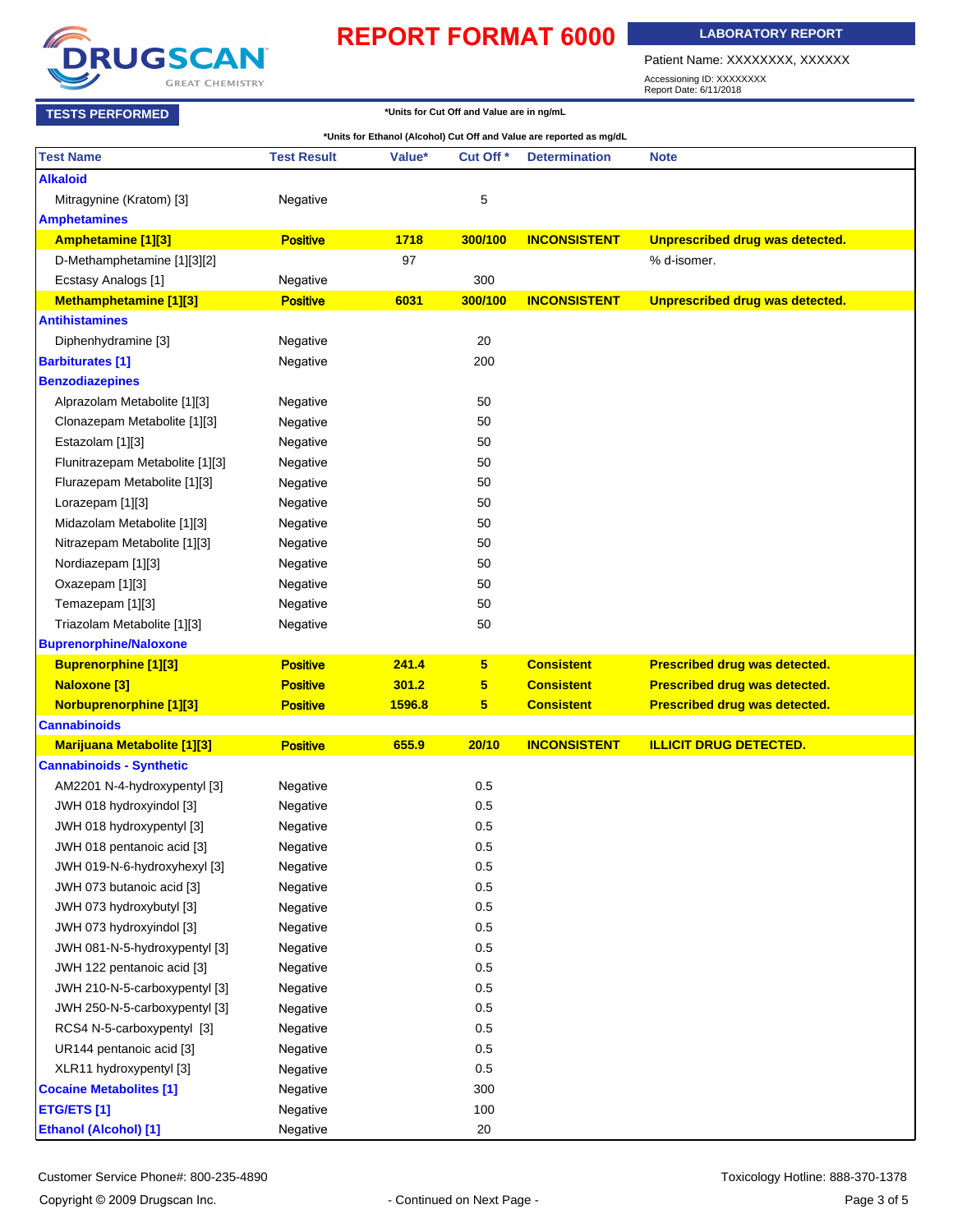**LABORATORY REPORT**

Patient Name: XXXXXXXX, XXXXXX

| <b>GREAT CHEMISTRY</b>               |                    |        |                         |                      | Accessioning ID: XXXXXXXX<br>Report Date: 6/11/2018 |  |
|--------------------------------------|--------------------|--------|-------------------------|----------------------|-----------------------------------------------------|--|
| <b>Test Name</b>                     | <b>Test Result</b> | Value* | Cut Off <sup>*</sup>    | <b>Determination</b> | <b>Note</b>                                         |  |
| <b>Fentanyls</b>                     |                    |        |                         |                      |                                                     |  |
| Fentanyl [1]                         | Negative           |        | $\overline{\mathbf{c}}$ |                      |                                                     |  |
| <b>LSD</b>                           |                    |        |                         |                      |                                                     |  |
| LSD [1][3]                           | Negative           |        | 0.5/0.2                 |                      |                                                     |  |
| OxoHydroxyLSD [1][3]                 | Negative           |        | 0.5/0.1                 |                      |                                                     |  |
| <b>Methadone [1]</b>                 | Negative           |        | 150                     |                      |                                                     |  |
| <b>Methylphenidate</b>               |                    |        |                         |                      |                                                     |  |
| Methylphenidate Metabolite [3]       | Negative           |        | 10                      |                      |                                                     |  |
| <b>Opiates - Basic [1]</b>           | Negative           |        | 100                     |                      |                                                     |  |
| <b>Opioids and Opiate Analogs</b>    |                    |        |                         |                      |                                                     |  |
| Meperidine Metabolite [1]            | Negative           |        | 100                     |                      |                                                     |  |
| Tramadol [1]                         | Negative           |        | 100                     |                      |                                                     |  |
| <b>Oxycodone/Oxymorphone [1]</b>     | Negative           |        | 100                     |                      |                                                     |  |
| <b>Phencyclidine (PCP) [1]</b>       | Negative           |        | 25                      |                      |                                                     |  |
| <b>Propoxyphene [1]</b>              | Negative           |        | 300                     |                      |                                                     |  |
| <b>Skeletal Muscle Relaxants</b>     |                    |        |                         |                      |                                                     |  |
| Meprobamate [1]                      | Negative           |        | 100                     |                      |                                                     |  |
| <b>Synthetic Stimulants: Illicit</b> |                    |        |                         |                      |                                                     |  |
| Alpha-PVP [3]                        | Negative           |        | 5                       |                      |                                                     |  |
| MDPV [3]                             | Negative           |        | 5                       |                      |                                                     |  |
| Mephedrone [3]                       | Negative           |        | 5                       |                      |                                                     |  |
| Methedrone [3]                       | Negative           |        | 5                       |                      |                                                     |  |
| Methylone [3]                        | Negative           |        | 5                       |                      |                                                     |  |
| Pentylone [3]                        | Negative           |        | 10                      |                      |                                                     |  |
| Pyrovalerone [3]                     | Negative           |        | 5                       |                      |                                                     |  |

#### **Test Method: [1] EIA Screening; [2] GC/MS; [3] LC/MS/MS; \*Units for Cut Off and Value are in ng/mL**

**\*Units for Ethanol (Alcohol) are reported as mg/dL**

**The LC/MS/MS and GCMS tests are high complexity laboratory developed tests and their performance characteristics determined by DRUGSCAN.**

| <b>VALIDITY TESTING</b> |                        |               |              |                       |                |  |
|-------------------------|------------------------|---------------|--------------|-----------------------|----------------|--|
| <b>Test Name</b>        | <b>Screening Range</b> | <b>Result</b> | <b>Units</b> | <b>Method</b>         | <b>Comment</b> |  |
| Creatinine              | >20.00                 | 294.9         | mg/dL        | Colorimetric          |                |  |
| Nitrite                 | < 200                  | 69.1          | mcq/mL       | Colorimetric          |                |  |
| <b>pH</b>               | $4.50 - 9.00$          | 5.5           |              | Colorimetric/pH Meter |                |  |

**DRUGSCAN** 

**GREAT CHEMISTRY**